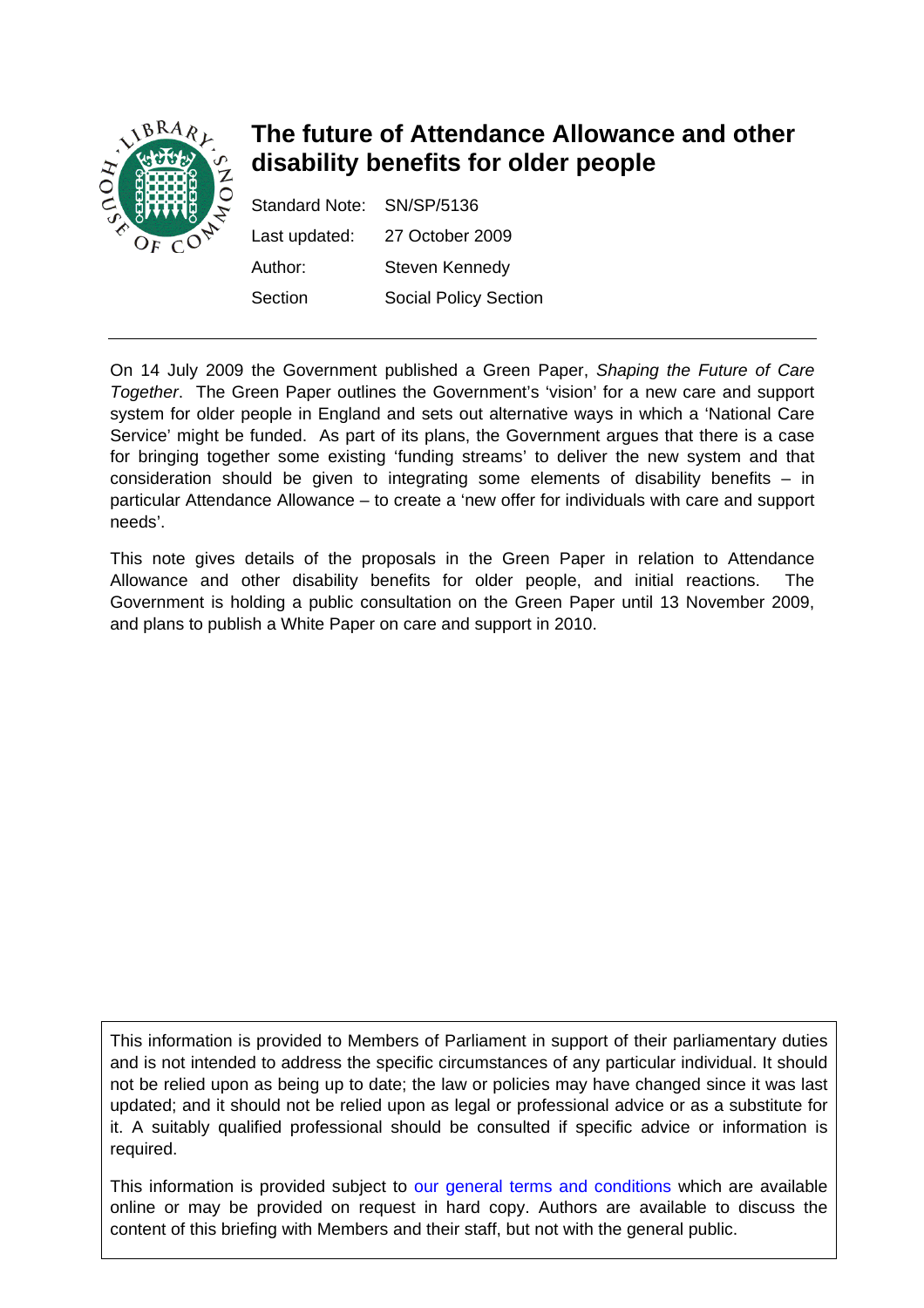# **Contents**

| $\mathbf 1$  | What disability benefits are available for older people?                 |                                                  | 3  |
|--------------|--------------------------------------------------------------------------|--------------------------------------------------|----|
|              | 1.1                                                                      | Attendance Allowance                             | 3  |
|              | 1.2 <sub>2</sub>                                                         | <b>Disability Living Allowance</b>               | 4  |
| $\mathbf{2}$ | What is the Green Paper proposing?                                       |                                                  | 4  |
| 3            |                                                                          | What about Scotland, Wales and Northern Ireland? | 7  |
|              | 3.1                                                                      | Free personal care in Scotland                   | 7  |
| 4            | What have reactions been to the proposals regarding disability benefits? |                                                  | 9  |
| 5            |                                                                          | What happens next?                               | 14 |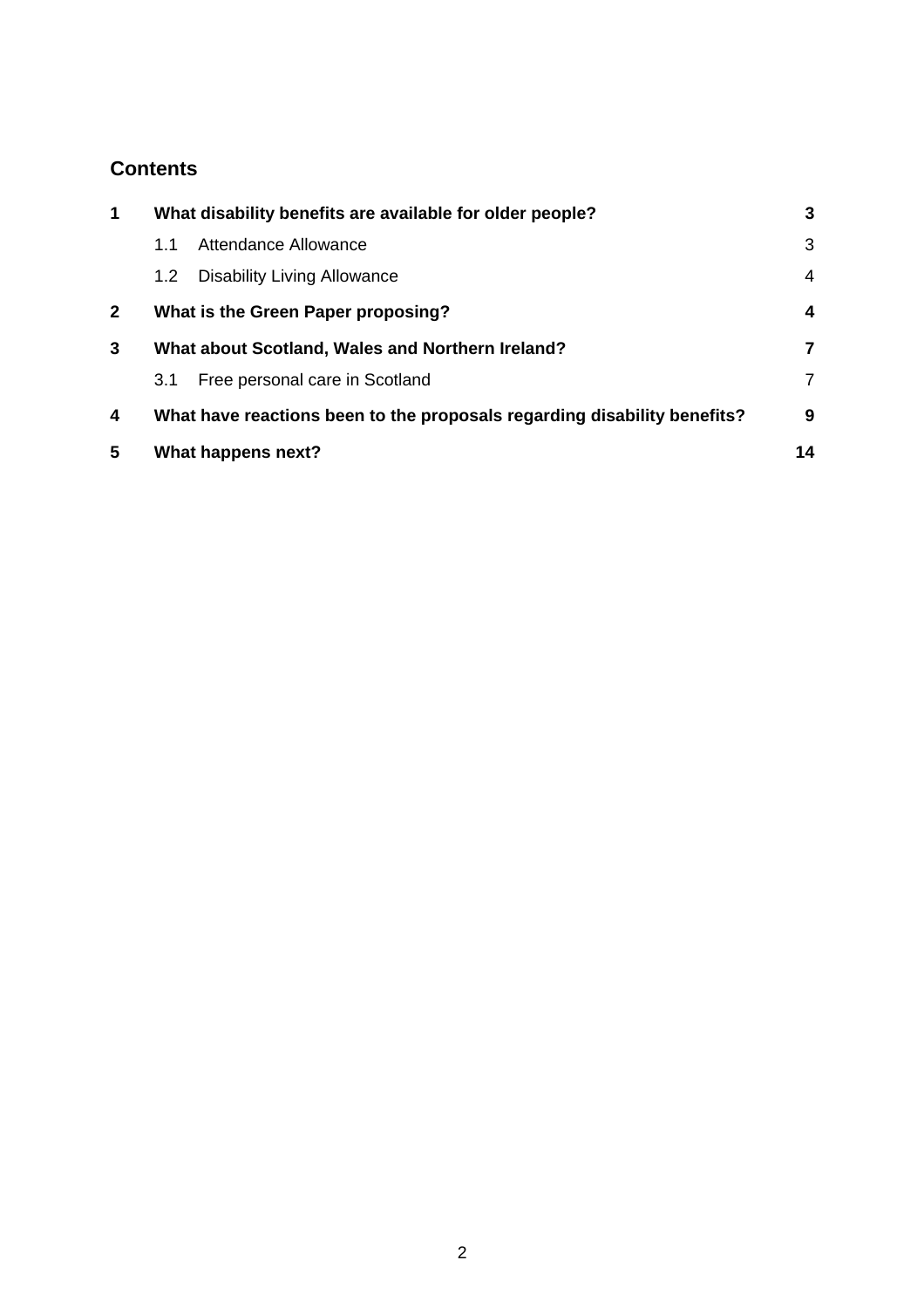# <span id="page-2-0"></span>**1 What disability benefits are available for older people?**

The main social security benefit for older people is Attendance Allowance. People over state pension age may also be receiving Disability Living Allowance (DLA), and disability premiums/additions with means-tested benefits such as Pension Credit and Housing Benefit. Further information on Attendance Allowance and DLA is given below.

### **1.1 Attendance Allowance**

Attendance Allowance is a social security benefit for people aged 65 or over who need help with personal care because of physical or mental disability. It is non-contributory – i.e. it does not depend on the person having paid National Insurance contributions – and is not affected by any income or capital (savings) the person or their partner might have. It is also tax free.

There are two rates of Attendance Allowance (2009-10 weekly rates):

Lower rate £47.10

Higher rate £70.35

The lower rate is payable if the person needs help with personal care frequently or supervision continually throughout the day only, help with personal care or someone to watch over them during the night only, or someone to be with them when they are on dialysis.

The higher rate is payable if the person needs help with personal care, or someone to supervise or watch over them frequently throughout the day **and** also during the night.

The disability tests are the same as for the middle and higher rate components of Disability Living Allowance (DLA).<sup>[1](#page-2-1)</sup> Further information on the rules governing Attendance Allowance and how to claim it can be found at the Directgov website.<sup>[2](#page-2-2)</sup>

A person can get Attendance Allowance even if no one is actually providing them with care; it is entirely up to the recipient what they spend the money on.

A person who is caring 'regularly and substantially' for someone receiving Attendance Allowance can receive Carer's Allowance or a carer's premium/addition if they are receiving means-tested benefits such as Pension Credit.

At November 2008 1.58 million people were receiving Attendance Allowance in Great Britain, with 55 per cent receiving the higher rate. Two thirds were aged 80 or over. Of those getting Attendance Allowance at November 2008, 32 per cent were male and 68 per cent female. Both the male and female caseloads are rising: males by 21,000 and females by 23,000 in the year to November 2008.<sup>[3](#page-2-3)</sup>

Total expenditure on Attendance Allowance in Great Britain in the financial year 2009-10 is forecast at £5,093 million. In real terms, this is almost double the expenditure on the benefit in 1991-92 (£2,637 million at 2009-10 prices).[4](#page-2-4)

<span id="page-2-1"></span><sup>1</sup> For further details see Library Standard Note SN/SP/1057, *Disability Living Allowance for people aged 65 and over*

<span id="page-2-2"></span> $\overline{2}$ <sup>2</sup> <http://www.direct.gov.uk/en/DisabledPeople/FinancialSupport/AttendanceAllowance/index.htm><br><sup>3</sup> Seureau DMD Tabulation Teolu http://atatiotics.durp.gov.uk/eed/tebteel.eep

<span id="page-2-3"></span><sup>&</sup>lt;sup>3</sup> Source: DWP Tabulation Tool;<http://statistics.dwp.gov.uk/asd/tabtool.asp>4<br>4 Source: DWP Bonofit Exponditure Tables: http://research.dup.gov.uk/eed

<span id="page-2-4"></span>Source: DWP Benefit Expenditure Tables;<http://research.dwp.gov.uk/asd/asd4/expenditure.asp>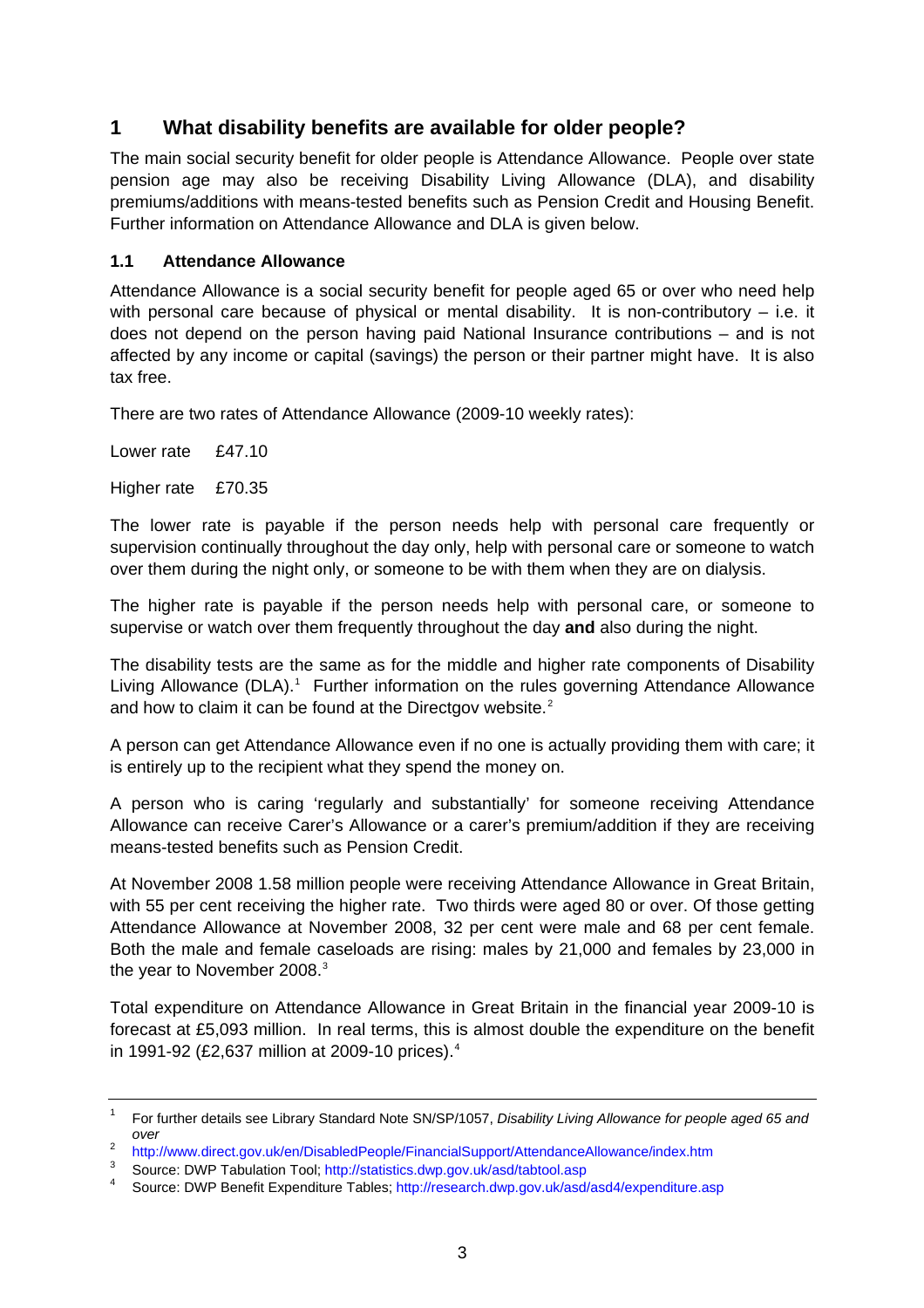### <span id="page-3-0"></span>**1.2 Disability Living Allowance**

Disability Living Allowance (DLA) provides a weekly fixed sum for the purpose of assisting a claimant with the extra costs associated with disability. It is  $-$  like Attendance Allowance  $$ non-means-tested, non-contributory, and tax free. DLA has a mobility component and a care component. The mobility component – for help with walking difficulties – is paid at two different levels. The care component – for help with personal care needs – is paid at three levels. A person can receive a care component along with a mobility component. Although DLA can be paid indefinitely, there is an upper age limit for the first claim. Claims must be made before a person's 65th birthday. Otherwise, Attendance Allowance may be claimed instead. Attendance Allowance has no mobility component, but the disability tests are the same as for the middle and higher rate care components of DLA.

At February 2009, 3.04 million people were receiving DLA in Great Britain, of whom just over 2.5 million received a care component and 2.6 million a mobility component. Of the 2.5 million in receipt of the DLA care component, [5](#page-3-1)77,190 were aged 65 or over.<sup>5</sup>

# **2 What is the Green Paper proposing?**

The Green Paper<sup>[6](#page-3-2)</sup> sets out proposals for a new 'National Care Service' to provide long term care for older people in England. Three different options for funding are suggested:

**Partnership** – People will be supported by the Government for around a quarter to a third of the cost of their care and support, or more if they have a low income.

**Insurance** – As well as providing a quarter to a third of the cost of people's care and support, the Government would also make it easier for people to take out insurance to cover their remaining costs.

**Comprehensive** – Everyone gets care free when they need it in return for paying a contribution into a state insurance scheme, if they can afford it, whether or not they need care and support.<sup>[7](#page-3-3)</sup>

The Green Paper states that, whatever the option, there is a need to consider whether existing funding sources for older people with care needs are being used to best effect. It goes on:

In developing the new system, we think there is a case for drawing some funding streams together to enable us to deliver the new and better care and support system we want to create. We think we should consider integrating some elements of disability benefits, for example Attendance Allowance, to create a new offer for individuals with care and support needs.<sup>[8](#page-3-4)</sup>

The Green Paper acknowledges however that any future care and support system would have to 'build on the main advantages of the current disability benefits system, providing people with flexibility and an entitlement to have at least some of their care funded wherever they live in England'.<sup>[9](#page-3-5)</sup> It also says (emphasis added):

<span id="page-3-1"></span><sup>5</sup> Source: DWP Tabulation Tool;<http://statistics.dwp.gov.uk/asd/tabtool.asp> 6

<span id="page-3-2"></span>Cm 7673, 14 July 2009:

http://www.dh.gov.uk/en/Publicationsandstatistics/Publications/PublicationsPolicyAndGuidance/DH\_102338

<span id="page-3-3"></span> $\frac{7}{8}$  *Ibid.*, Executive Summary, p22

<span id="page-3-4"></span> $\frac{8}{9}$  *Ibid.*, p15

<span id="page-3-5"></span>*Ibid.*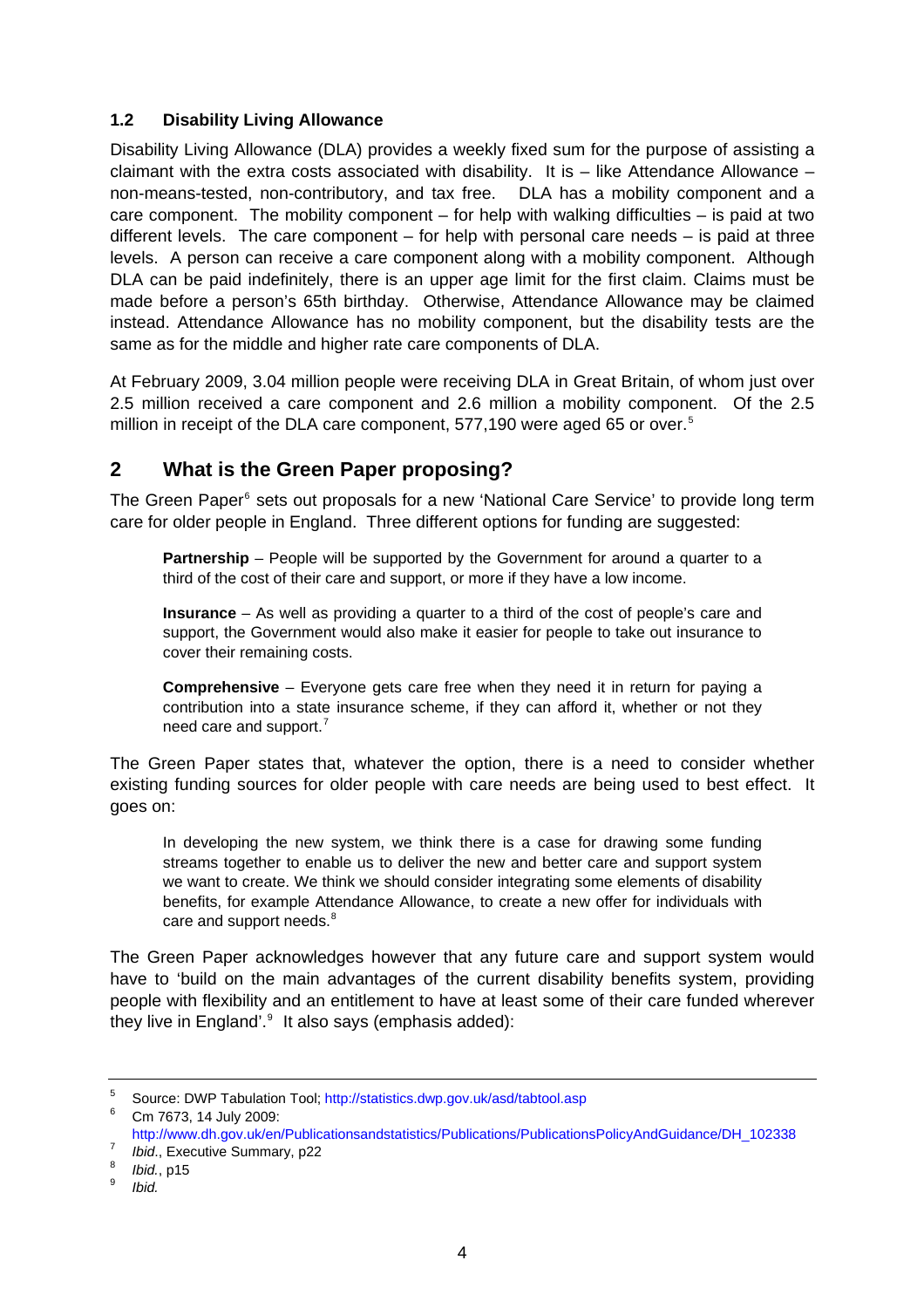**Whatever the outcome of the consultation, we want to ensure that people receiving any of the relevant benefits at the time of reform would continue to receive an equivalent level of support and protection under a new and better care and support system.[10](#page-4-0)**

Chapter 6 of the Green Paper notes that at present, the two largest sources of government funding for care and support are the social care system (administered by local authorities) and disability benefits (administered by the Department for Work and Pensions). It states that social care funding in England amounted to £14.7 billion in 2007-08, while 'expenditure on the disability benefits specifically targeted at older people' amounted to £6.1 billion.<sup>[11](#page-4-1)</sup> The Green Paper does not state which benefits this includes, but since the figure is greater than total expenditure on Attendance Allowance (see above), it must also include other benefits. As noted above, people over state pension age may also be receiving Disability Living Allowance, and disability premiums/additions with means-tested benefits such as Pension Credit and Housing Benefit.

The following extract from the Green Paper gives more detailed background and information of the proposal to integrate funding on disability benefits and other sources of funding for care and support for older people:

#### **Disability benefits**

Attendance Allowance is the main disability benefit for older people. It is available to anyone who has a care need that develops at or after the age of 65. Attendance Allowance operates in parallel with the social care system for those aged 65 and over. Attendance Allowance is not a benefit paid to replace lost income: it is intended for broadly the same purposes as social care – to contribute to the extra disability-related costs of those individuals who need assistance to live independently. Like social care, Attendance Allowance is subject to increasing funding pressures. But Attendance Allowance is not means-tested, so people get it regardless of how well-off they are. Many disabled older people will receive support from other parts of the benefits system, including through Disability Living Allowance, instead of Attendance Allowance.

We know that disability benefits such as Attendance Allowance are highly valued by the people who receive them, and that they give people control over how they spend their money to meet their care and support needs. However, we also recognise that there are inconsistencies of approach between disability benefits and social care within the current system. This is because the social care and disability benefits systems have developed in isolation from each other and these two largest portions of government care and support expenditure are being allocated on different bases. This can lead to inconsistent and unfair outcomes.

Having two different funding streams also means that older people have to apply separately for the two sources of support and undergo different needs assessment processes which may put people off applying for support. This can result in some people not receiving all of the support they are entitled to.

#### **Simplifying and integrating sources of support**

"The Review recognises the importance of the financial help that Attendance Allowance provides, including support in meeting care costs and also

<sup>10</sup> *Ibid.*

<span id="page-4-1"></span><span id="page-4-0"></span><sup>11</sup> *Ibid.*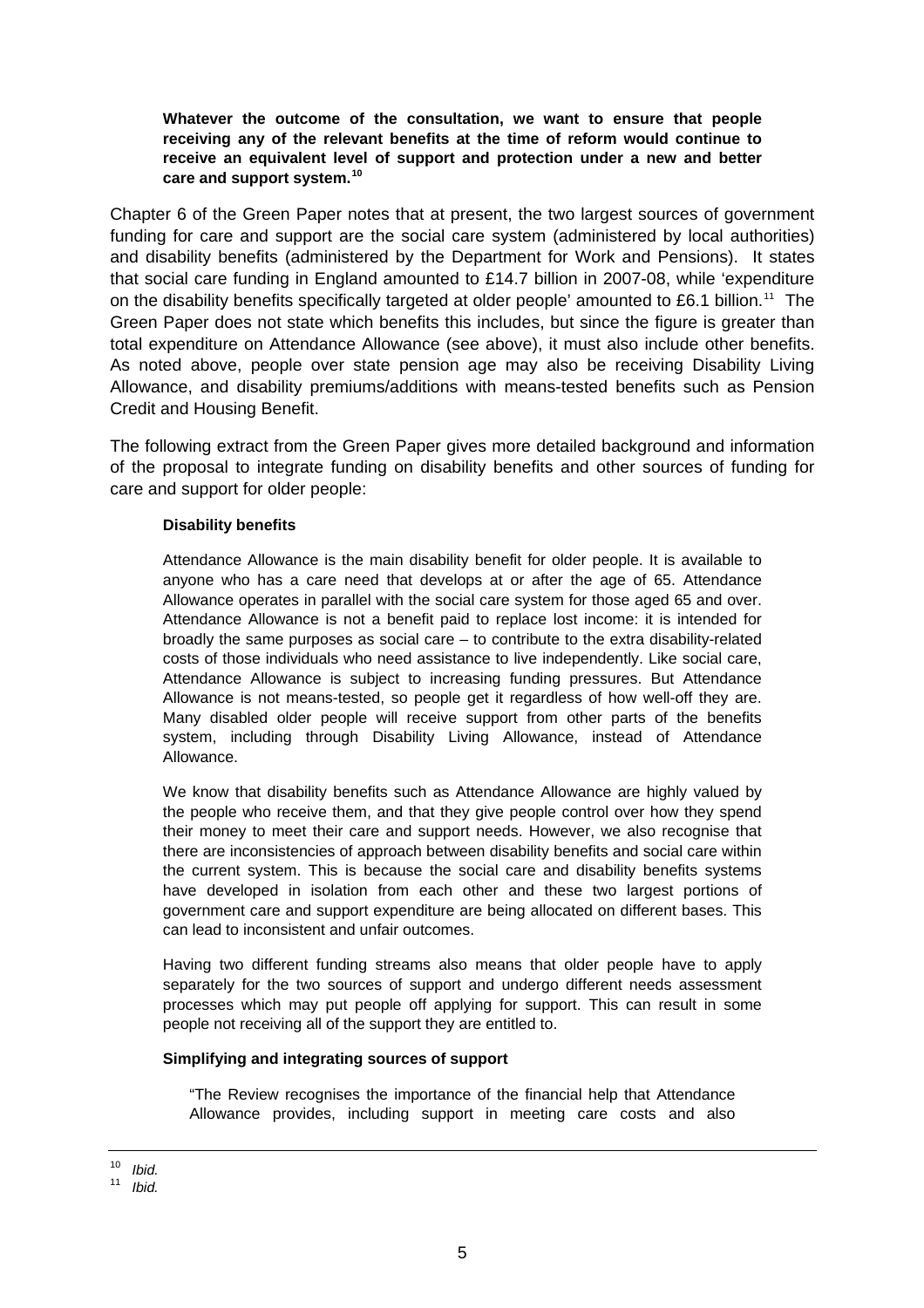compensating people for other needs-related expenditures. However, it appears that Attendance Allowance might not be the best vehicle to provide both forms of this financial help."

Wanless, D (2006) Securing Good Care for Older People: Taking a long-term view, King's Fund

The 2006 report by the King's Fund, Securing Good Care for Older People, highlighted these and other problems in the system and made the case for integrating the support provided through some disability benefits and the social care system to improve the effectiveness of state funding.

The review recommended that, if the social care system were able to mostly meet the care needs of people who may currently only be supported through the disability benefits system, there would be less need for some of these benefits, and there might be a case for integrating some disability benefits such as Attendance Allowance into the care and support system.

#### **Building on the strengths of the current system**

However, we also know that for many people the flexibility currently provided by disability benefits such as Attendance Allowance is not delivered through the current care system. Developing more personal budgets would be one way to better build on the advantages of the Attendance Allowance regime.

We want to consider what is the right approach to respond to the challenges of demographic change set out in this Green Paper, building on the work of the King's Fund and other academics and stakeholders. That is why we think we should create a new and better care and support system, looking at how we can make the best use of public money to provide a joined-up, consistent and fair care and support system. This would enable the greatest public support to go to those who will benefit from it most, both people who have developed low levels of need and people with high levels of need, and would ensure a fair and consistent allocation of resources.

In developing the new system, we think that there is a case for drawing some funding streams together to enable us to deliver the new and better care and support system we want to create. We think we should consider integrating some elements of disability benefits, for example Attendance Allowance, to create a new offer for individuals with care needs.

If we decide that integrating some disability benefits, such as Attendance Allowance, into a simplified system is the right approach, we would want to ensure that the future social care system retains and builds on the main advantages of the current disability benefits system. We know that disability benefits are popular because they provide a universal entitlement which does not depend on where a person lives, they provide a cash budget which can be spent on the services someone wants, and people often use them to support lower-level needs in ways that help them to stay independent and well for longer rather than developing high levels of need. These three aspects  $-$  a universal system that is consistent across the country, flexible methods of payment through personal budgets and investment in prevention – will all be important components of the new system. Chapter 3 laid out what we will do to support these.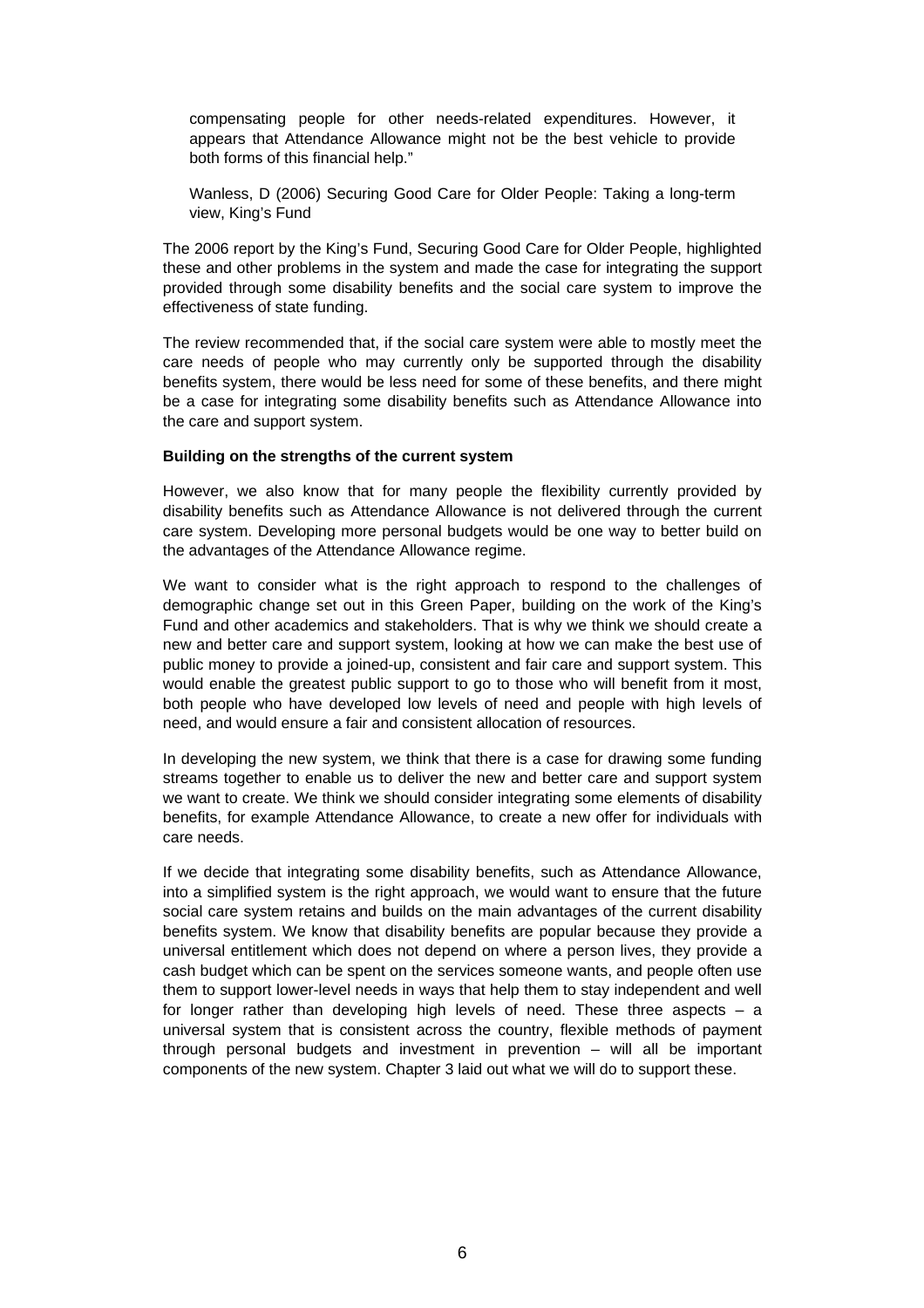<span id="page-6-0"></span>As we reform and strengthen the care and support system, we will want to consider support for carers and ensure that the valuable role they play is fully recognised and supported.<sup>[12](#page-6-1)</sup>

The Green Paper mentions the need to support carers but does not address the specific issue of how the withdrawal of Attendance Allowance and the DLA care component in England might affect those receiving Carer's Allowance.

A further issue not touched upon in the Green Paper is that it is now possible, in certain circumstances, for people receiving Attendance Allowance or a DLA care component to continue to receive it if they move abroad to live in another European Economic Area (EEA) state or Switzerland.<sup>[13](#page-6-2)</sup> It is not clear how reforms would affect people who are receiving the benefit abroad, or considering moving abroad on the basis of an expectation of continuing entitlement.

## **3 What about Scotland, Wales and Northern Ireland?**

The Green Paper sets out proposals for England alone. It states:

Any changes to the care and support system in England that integrate some disability benefits funding would affect the devolved administrations in Scotland and Wales, and Northern Ireland may also choose to adopt the new care and support system. We will work closely with all three devolved administrations to reach a shared view on how to ensure the best possible outcomes for all people in the UK.<sup>[14](#page-6-3)</sup>

Social security is a reserved matter in Great Britain and a single body of legislation applies across England, Wales and Scotland. There is an entirely separate body of legislation covering social security in Northern Ireland, but there is a long-standing policy of parity with the rest of the United Kingdom. Any move to change the benefits rules in England alone would therefore be a significant departure from current practice.

The proposal in the Green Paper regarding disability benefits for older people also raises issues concerning the interaction of national benefits rules and the policies of the devolved administrations, and in particular the provision of free personal care on Scotland.

### **3.1 Free personal care in Scotland**

Receipt of NHS or local authority funded personal care by a person living at home does not affect entitlement to Attendance Allowance or Disability Living Allowance. Free personal care can however affect entitlement to these benefits for people in care homes who are meeting the cost of their place entirely from their own resources. This was an issue in Scotland when free personal care was introduced in 2002.

Both Attendance Allowance and the Disability Living Allowance care components cannot be paid after four weeks if the local authority has taken responsibility for providing residential care accommodation for the person concerned, or are funding the accommodation of that person.<sup>[15](#page-6-4)</sup>

<span id="page-6-2"></span><span id="page-6-1"></span><sup>&</sup>lt;sup>12</sup>*Ibid.*, pp 102-104<br><sup>13</sup> See Directgov, *[Taking disability benefits to other European countries](http://www.direct.gov.uk/en/DisabledPeople/FinancialSupport/Introductiontofinancialsupport/DG_073387)* 

<span id="page-6-4"></span><span id="page-6-3"></span> $14$  p104<br> $15$  Pegu

<sup>15</sup> Regulation 7(1) *Social Security (Attendance Allowance) Regulations* SI 1991/2740; regulation 9(1) *Social Security (Disability Living Allowance) Regulations* SI 1991/2890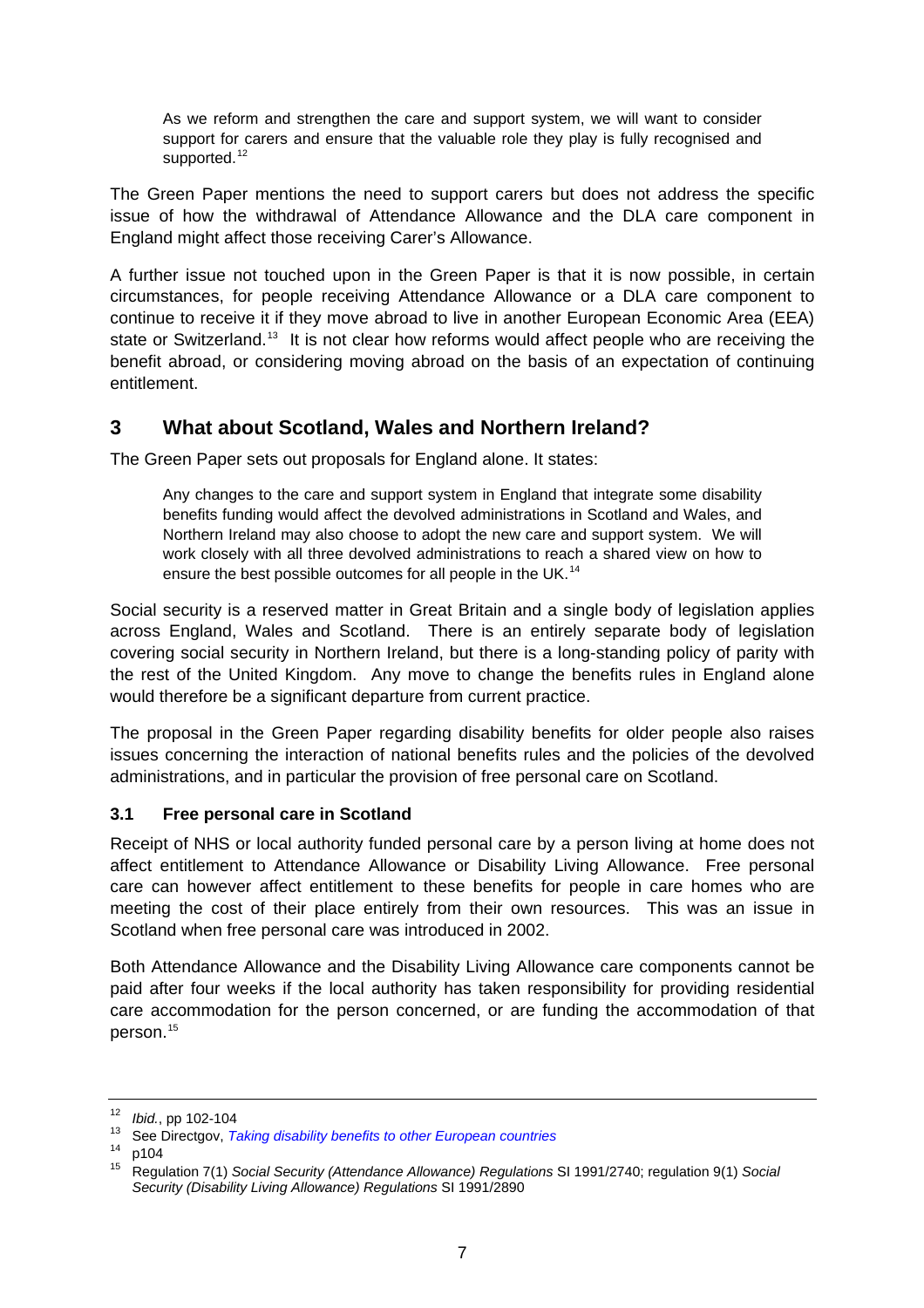Payment of benefit can only continue if the person is paying the full cost themselves. The full cost excludes the cost of the nursing element of care where this is paid for by the NHS in England and Wales and the local authority in Scotland. The Scottish Executive had hoped that payments for personal care would also be excluded, but following lengthy discussions between the Executive and the Westminster Government it emerged that this would not be the case. As a result, people funding themselves in care homes in Scotland would lose entitlement to AA or DLA as a result of the introduction of free personal care.

On 15 January 2002 Malcolm Chisholm, the then Health Minister in the Scottish Executive, announced that discussions with the Westminster Government regarding the funding of free personal care had been concluded. His statement first announced that the introduction of free personal and nursing care in Scotland would be delayed by three months - to July 2002 and then went on to discuss the funding of the proposals:

Second, affordability. The Care Development Group recommended that free personal care should be delivered via two funding routes – the continuation of a Department of Work and Pensions benefit known as Attendance Allowance, or an equivalent resource transfer, and new funding delivered by the Scottish Executive. The Executive committed new funding of £125 million to cover the overall delivery of the policy in each of the next two financial years (2002-4). We also opened high level discussions with DWP and, subsequently, other key Whitehall interests including the Treasury. This dialogue was continued by the new First Minister when he met face-to-face with the Secretary of State for Work and Pensions last month.

DWP do not accept the recommendation of the CDG on the issue of Attendance Allowance and there is little prospect of that position changing in time to meet the key implementation dates ahead of us. I understand that there will be disappointment among many in Scotland at this decision. However, we see no practical benefit from taking the issue further. As I have already stated, details of implementation are now being finalised, frontline staff and the public need to know where they stand. It is right that we concentrate now on the practicalities of delivering the policy.<sup>[16](#page-7-0)</sup>

His statement was echoed a few days later in the Westminster Parliament when George Foulkes, then a Minister at the Scotland Office, answered a series of parliamentary questions from Annabelle Ewing:

The Scottish Executive, the Department for Work and Pensions, the Treasury and the Scotland Office had a number of discussions on this matter. These discussions were amicable. Throughout, it was recognised that decisions on care services are devolved and those on benefits are reserved. The Government have made it clear that they are not prepared to transfer resources in this area to the Scottish Executive. Mr. Malcolm Chisholm said on 15 January that the discussions were concluded and the matter would not be taken any further.<sup>[17](#page-7-1)</sup>

Newspaper coverage of the discussions, mainly in the Scottish press, had been more colourful. The Scotsman, for example, had referred to a 'blazing row.'[18](#page-7-2) Reports of the final statement in the English press referred to 'eight months of wrangling'<sup>[19](#page-7-3)</sup> and to 'the anger of

<span id="page-7-0"></span><sup>&</sup>lt;sup>16</sup> Scottish Executive press notice, *Free Personal Care timetable Extended*, 15 January 2002<br><sup>17</sup> HC Deb 21 January 2002 c 596w

<span id="page-7-2"></span><span id="page-7-1"></span><sup>18 &#</sup>x27;Godfather of Labour tries to distance himself from ever-increasing sleaze,' *The Scotsman*, 9 November 2001 19 'Scots admit defeat on care funds,' *The Times*, 14 January 2002

<span id="page-7-3"></span>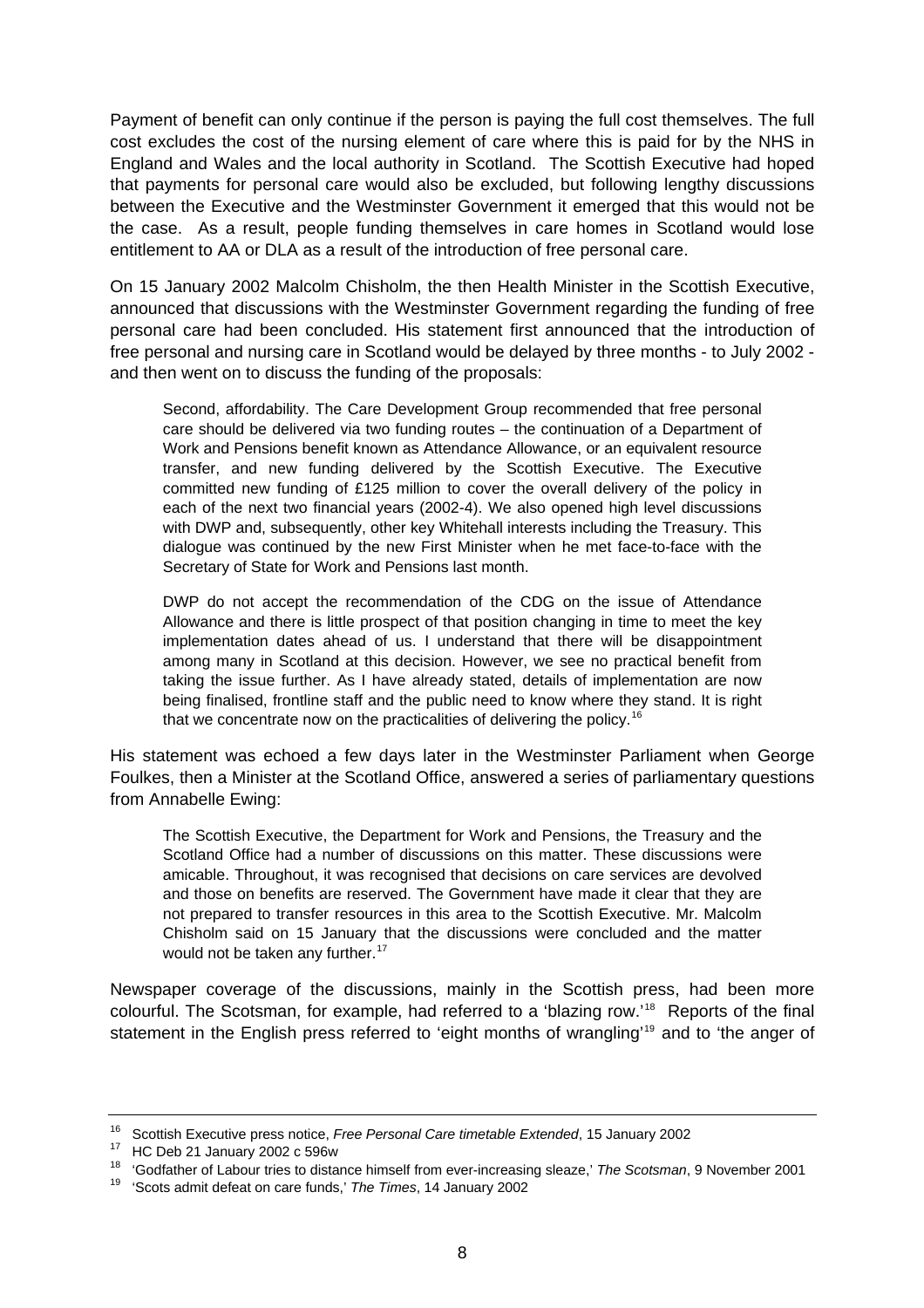<span id="page-8-0"></span>English Cabinet ministers at the Scottish Executive's decision to provide free personal  $care'$ <sup>[20](#page-8-1)</sup>

The Scottish Executive's Care Development Group had originally recommended payment of £90 a week for personal care and £65 a week for nursing care, on the assumption that people would still be eligible for Attendance Allowance or DLA. However, following the discussions with the Westminster Government it was decided to increase the payment of £90 for personal care to £145 in order to ensure people who would otherwise have received AA or DLA would not lose out. The additional funding amounted to £23 million a year.<sup>[21](#page-8-2)</sup> Payments for personal care in Scotland are now £153 a week for those assessed as eligible.<sup>[22](#page-8-3)</sup>

Any move to implement the proposal in the Green Paper regarding disability benefits in England might therefore lead to pressure to renegotiate a settlement between the Scottish Executive and the Westminster Government regarding the funding of free personal care in Scotland.

### **4 What have reactions been to the proposals regarding disability benefits?**

Organisations representing older people and disabled people have largely welcomed the proposals in the Green Paper on reform of the care and support system in England, but concerns have been voiced about the proposal to integrate disability benefits with other funding streams. In a press release issued on 14 July Disability Alliance commented:

While we agree that in developing the new system, there is a case for drawing some funding streams together to enable the delivery of new and better care and support systems. Before integrating disability benefits such as attendance allowance, into a simplified system, we must ensure that the future social care system retains and builds on the main advantages of the current disability benefits system in that disability benefits provide a non-means tested universal entitlement, which does not depend on where a person lives, together with a cash budget which can be spent on the services someone wants. Also as the care and support system is strengthened we must ensure that the valuable role carers play is fully recognised and supported. $^{23}$  $^{23}$  $^{23}$ 

Disability Alliance subsequently issued a statement:

Disability Alliance has been contacted in the last few days by people who believe that we favour attendance alllowance (AA) being integrated into Local Authority care service budgets. This is incorrect.

We support disability living allowance (DLA) and AA as national, non-means tested benefits paid to disabled people to meet their higher living costs. We have provided research and evidence on the higher costs of living that disabled people experience.

DLA and AA were intended to help with the higher costs of living disabled people and their families experience, and to help tackle the link between disability and poverty. We

<span id="page-8-3"></span>

<span id="page-8-2"></span><span id="page-8-1"></span><sup>&</sup>lt;sup>20</sup> 'Free care for Scots elderly set for delay,' Financial Times, 15 January 2002<br><sup>21</sup> SPICe briefing 03/35, Community Care – Subject Profile, 2 June 2003<br><sup>22</sup> Scottish Executive, FREQUENTLY ASKED QUESTIONS ABOUT FREE PE *[IN SCOTLAND FOR PEOPLE WHO LIVE IN A CARE HOME](http://www.scotland.gov.uk/Topics/Health/care/17655/FAQs)*

<span id="page-8-4"></span><sup>&</sup>lt;sup>23</sup> Disability Alliance press release, 14 July 2009: http://www.disabilityalliance.org/press8.htm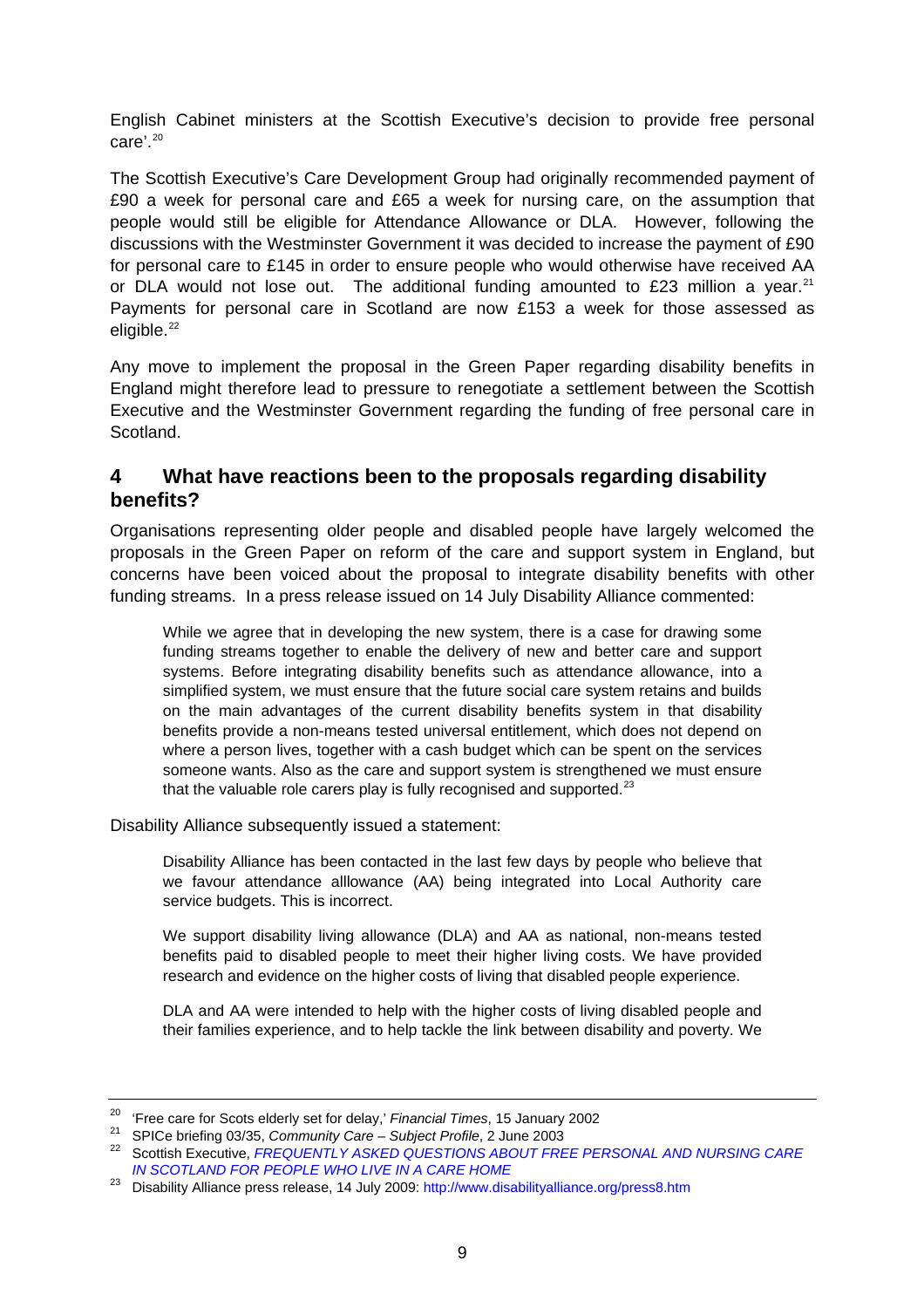believe placing either or both of these funds in the pool for Local Authority distribution could cut support and restrict choice and control for many disabled people.<sup>[24](#page-9-0)</sup>

Another organisation, the Disability Benefits Consortium – which comprises more than 25 organisations – strongly opposes proposals for using existing benefits to fund social care.<sup>[25](#page-9-1)</sup>

Age Concern and Help the Aged support proposals to 'pool' the risk of paying for care, but they argue that costs must be shared fairly across generations and are concerned about proposals to abolish Attendance Allowance – which helps older people meet the cost of dealing with disability – 'simply to prop up the system as it is today'.<sup>[26](#page-9-2)</sup> Both organisations have sought reassurances about how Disability Living Allowance and Attendance Allowance are to be protected. $27$  They state:

Age Concern and Help the Aged know older people use these benefits to help them remain independent and cope with the extra costs of ill health and disability. We want the Government to make it a legal right that all disabled older people will be able to get money to help them pay for the extra care they need because of their disability.<sup>[28](#page-9-4)</sup>

In light of the proposals regarding disability benefits in the Green Paper, Age Concern and Help the Aged have major concerns:

If the idea to stop Attendance Allowance is taken forward, it will mean that many older people will be worse off than they are now.

Those who need a small amount of help will no longer get this benefit. It's uncertain whether any other help will be available instead.<sup>[29](#page-9-5)</sup>

A petition at the 10 Downing Street website submitted by Peter Hand of Mencap calling on the Prime Minister to recognise the 'vital support' that Attendance Allowance and Disability Living Allowance provide to disabled people, and to 'ensure that these benefits are secured and are not removed as part of any future reform of the social care system in England' has now been signed by more than 19,000 people.<sup>[30](#page-9-6)</sup> A further campaign against changes affecting Attendance Allowance and DLA, spearheaded by Benefits and Work Publishing, has received more than 26,000 messages of support.<sup>[31](#page-9-7)</sup>

In an article at the website communitycare.co.uk, the welfare rights specialist Neil Bateman argues that it would be 'catastrophic for millions of the poorest and most vulnerable' if Attendance Allowance or DLA were diverted to fund social care.<sup>[32](#page-9-8)</sup> He raises issues including the future of 'passported extras' such as Carer's Allowance, and the danger of a 'postcode lottery' replacing the existing 'standard, national, transparent and legally enforceable criteria' governing social security benefits. He adds:

<span id="page-9-1"></span><span id="page-9-0"></span><sup>&</sup>lt;sup>24</sup> http://www.disabilityalliance.org/care6a.htm<br><sup>25</sup> http://www.disabilityalliance.org/dbc5.htm<br><sup>26</sup> Age Concern and Help the Aged press release, *Green Paper sets out care reform challenge*, 14 July 2009:

<span id="page-9-3"></span><span id="page-9-2"></span><http://www.ageconcern.org.uk/AgeConcern/release-care-green-paper-140709.asp> 27 Age Concern and Help the Aged, *[Big Questions for the future of care Our ten tests for the Government's](http://www.ageconcern.org.uk/AgeConcern/Documents/Big_Q_ten_tests_report_-_final.pdf)  [Green Paper on the future of care and support](http://www.ageconcern.org.uk/AgeConcern/Documents/Big_Q_ten_tests_report_-_final.pdf)*

<span id="page-9-5"></span><span id="page-9-4"></span><sup>28&</sup>lt;br> *Ibid.* p8<br>
29 *Ibid.*<br>
30 http://petitions.number10.gov.uk/AttendanceA/

<span id="page-9-8"></span>

<span id="page-9-7"></span><span id="page-9-6"></span><sup>&</sup>lt;sup>31</sup> http://www.benefitsandwork.co.uk/disability-living-allowance-(dla)/dla-aa-cuts<br><sup>32</sup> 'Adult green paper could be catastrophe for disability allowance recipients', 16 July 2009: <http://www.communitycare.co.uk/blogs/social-care-experts-blog/2009/07/adult-green-paper-could-be-cat.html>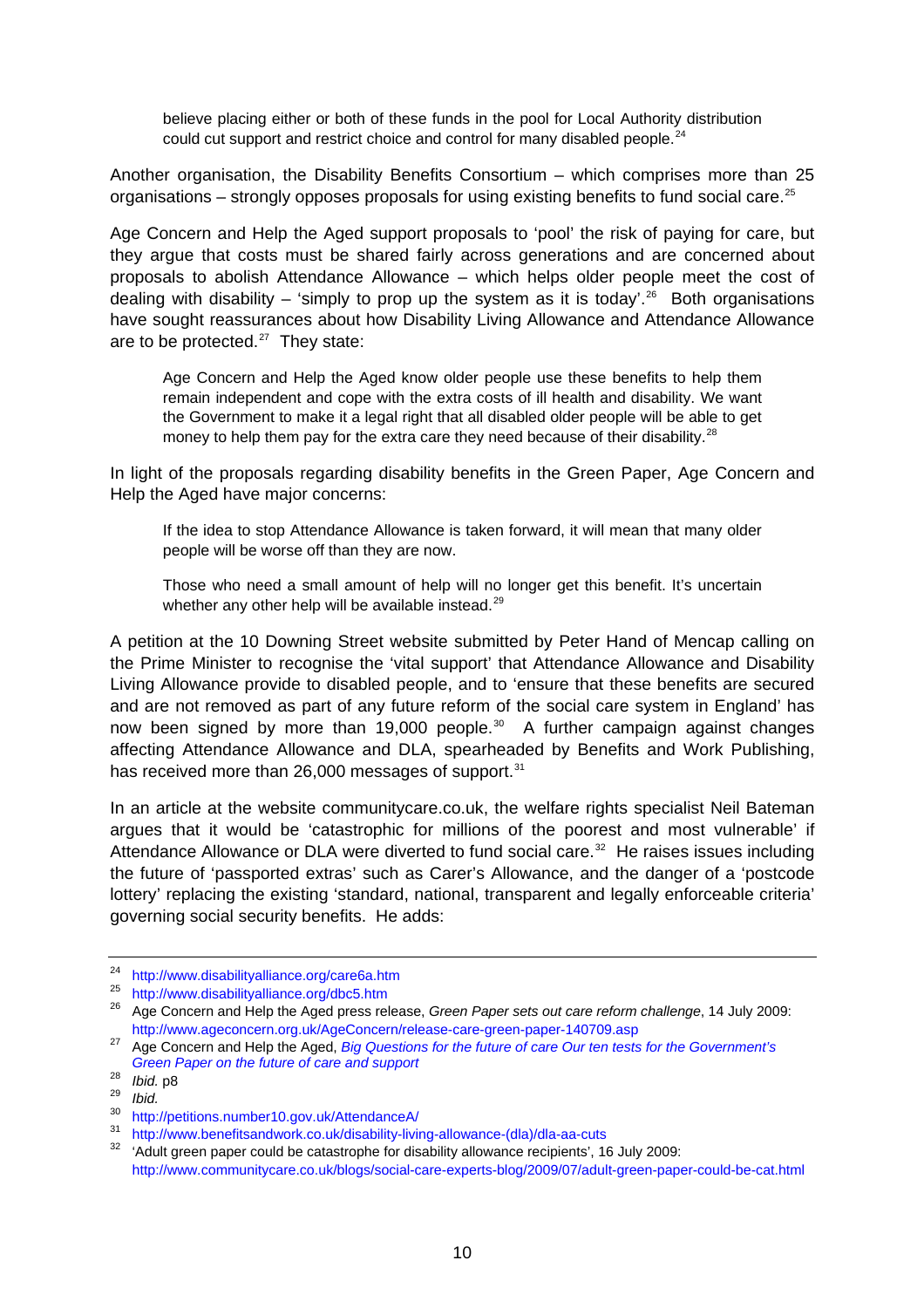The AA/DLA recipient also decides what to spend the money on, which is what most of us take for granted about our own money and is also the core principle behind Individual Budgets, whereas transferring AA/DLA to social care, (either as services or Individual Budgets), would involve extending bureaucratic control over peoples' lives, undermining the new philosophy of individualisation and choice.

Finally, research shows that a lot of AA/DLA is spent on informal care services - paying someone to do shopping, gardening or give lifts. Transfer would erode these valuable preventative services and the social capital that they create. The end result would be that people might expect local authorities to arrange such things.  $33$ 

Professor Richard Berthoud of the Institute for Social and Economic Research (ISER) has argued that the proposal to divert existing spending on disability benefits to provide for care needs fails to acknowledge that Attendance Allowance and DLA are intended to cover the extra costs associated with disability, not just direct care needs. An ISER press notice issued on 21 July stated:

Attendance Allowance, and the care component of the Disability Living Allowance (for claimants over or under the age of 65, respectively) pay up to £70 a week to nearly four million disabled people, at a cost of £9bn per year. Since the need for "care" (or attendance) is the main criterion governing eligibility for the benefits, it is sometimes assumed that the money is intended to pay for care. On the other hand, the past governments that introduced these benefits made it clear they were intended to contribute to the general extra cost of living faced over the long haul by disabled people and their families – extra heating, special diets, the incidental costs of hospital visits and so on – not necessarily on caring services. Standard of living indicators suggest that the current benefits do little more than compensate disabled people and their families for the extra costs associated with disability. A reduction in their cash incomes is likely to lead to an increase in deprivation. $34$ 

There has been some confusion about which benefits might be affected, were the Government to decide to proceed with the proposed changes. Initial press reports suggested that Disability Living Allowance would not be affected; a press release issued by the Child Poverty Action Group (CPAG) in August stated that it had also received an assurance from 'senior figures' within DWP that rumours circulating that DLA could be under threat were incorrect. However, CPAG was subsequently contacted by DWP who said that no final decision had been taken about which benefits might be affected.<sup>[35](#page-10-2)</sup> In an interview with the magazine *Disability Now* the Health Minister Phil Hope refused to rule out the possibility of DLA being subsumed into the overall care budget<sup>[36](#page-10-3)</sup>, but a subsequent report in *Disability Now* stated:

... when asked by Disability Now at a reception at the Labour Party conference in Brighton if he would abolish DLA if he is still in office after the general election, Phil Hope replied "no".

He said: "All the models that we have done have not included DLA. But if people were to make the case to integrate DLA into a comprehensive system, then I'm very happy to hear that case and have those arguments.

<span id="page-10-0"></span><sup>33</sup> *Ibid.*

<span id="page-10-1"></span><sup>34 &#</sup>x27;Threat to disability benefits', *ISER News,* 21 July 2009:

<span id="page-10-2"></span><http://www.iser.essex.ac.uk/news/2009/07/21/threat-to-disability-benefits><br>35 See Rightsnet News, 'Government confirms DLA not under threat as a result of Green Paper proposals', 17<br>August 2009 (with 'stop press' footnote a

<span id="page-10-3"></span><sup>&</sup>lt;sup>36</sup> 'hope springs eternal on care green paper', *Disability Now*, September 2009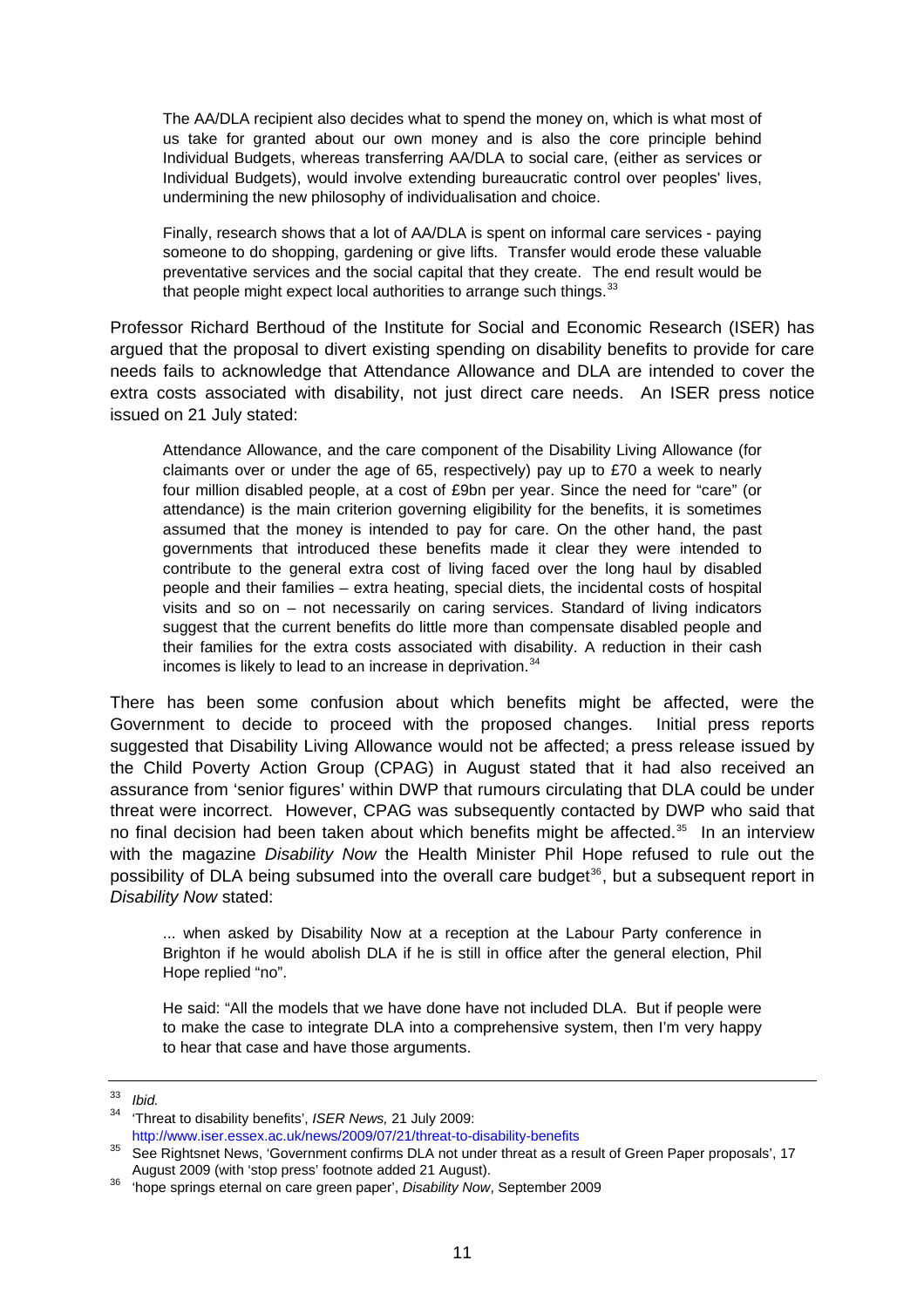"DLA is not under threat and people can be very happy," he added. $37$ 

The Government was pressed further about its plans during Lords Starred Questions on 13 October:

#### *Asked By Lord Ashley of Stoke*

To ask Her Majesty's Government which elements of disability benefit they are considering integrating into the wider social care budget in England.

**The Parliamentary Under-Secretary of State, Department for Communities and Local Government & Department for Work and Pensions (Lord McKenzie of Luton):** My Lords, the Green Paper, Shaping the Future of Care Together, proposed that one way to deal with the challenge of an ageing society may be to bring some disability benefits and the new care and support system together into a single system as a better way of providing support. At this stage, we do not want to rule out any options and so are considering all disability benefits.

**Lord Ashley of Stoke:** I thank my noble friend for that reply. Is he aware that any attempt by the Government to withdraw these benefits, or any benefits at all, will be very strongly resisted by disabled people, by their organisations and by many Members of both Houses of Parliament?

**Lord McKenzie of Luton:** My Lords, I reiterate that no decision has been made on this matter—it is a consultation—and I acknowledge the benefit that many disabled people see in the current benefit structure, particularly DLA and attendance allowance. However, there is a case for bringing some disability benefits and the adult social care system together to provide better support through a new national care service. We should remember that the social care system and disability benefit system have in many ways developed in isolation from each other—they are separately assessed and have separate applications—and there may be benefits for individuals in bringing them together. However, we have made clear in the Green Paper that should we make a change in this direction, individuals receiving the relevant benefits at the time of the reform will continue to receive an equivalent level of support and protection.

Perhaps I may illustrate the nature of the challenge that we face. There are currently 1.26 million adults who get their care and support needs addressed. Over the next 20 years, 1.7 million more adults will need to be supported. Currently, 20 per cent of cases cost less than £1,000 a year and 20 per cent cost more than £50,000 a year.

**Baroness Wilkins:** My Lords, does my noble friend consider it acceptable that if attendance allowance were absorbed into the social care fund in future, many thousands of disabled people who get the benefit now, such as visually impaired people who fall outside the fair-access-to-care criteria, would no longer get any help with the extra costs of disability?

**Lord McKenzie of Luton:** My Lords, these are exactly the points that need to be fed into the consultation so that they can be taken fully into account. Currently, there is a considerable degree of overlap between the social care support system and attendance allowance, in particular, and many claimants of attendance allowance effectively have a significant loss of their benefit in the assessment for social care.

**Baroness Thomas of Winchester:** My Lords, I declare an interest in that I receive a disability benefit. Is the Minister aware of the very real fear that has been engendered

<span id="page-11-0"></span><sup>37 &#</sup>x27;Conference: Exclusive – Hope kills DLA threat', *Disability Now*, October 2009: <http://www.disabilitynow.org.uk/latest-news2/conference-exclusive-hope-kills-dla-threat-1>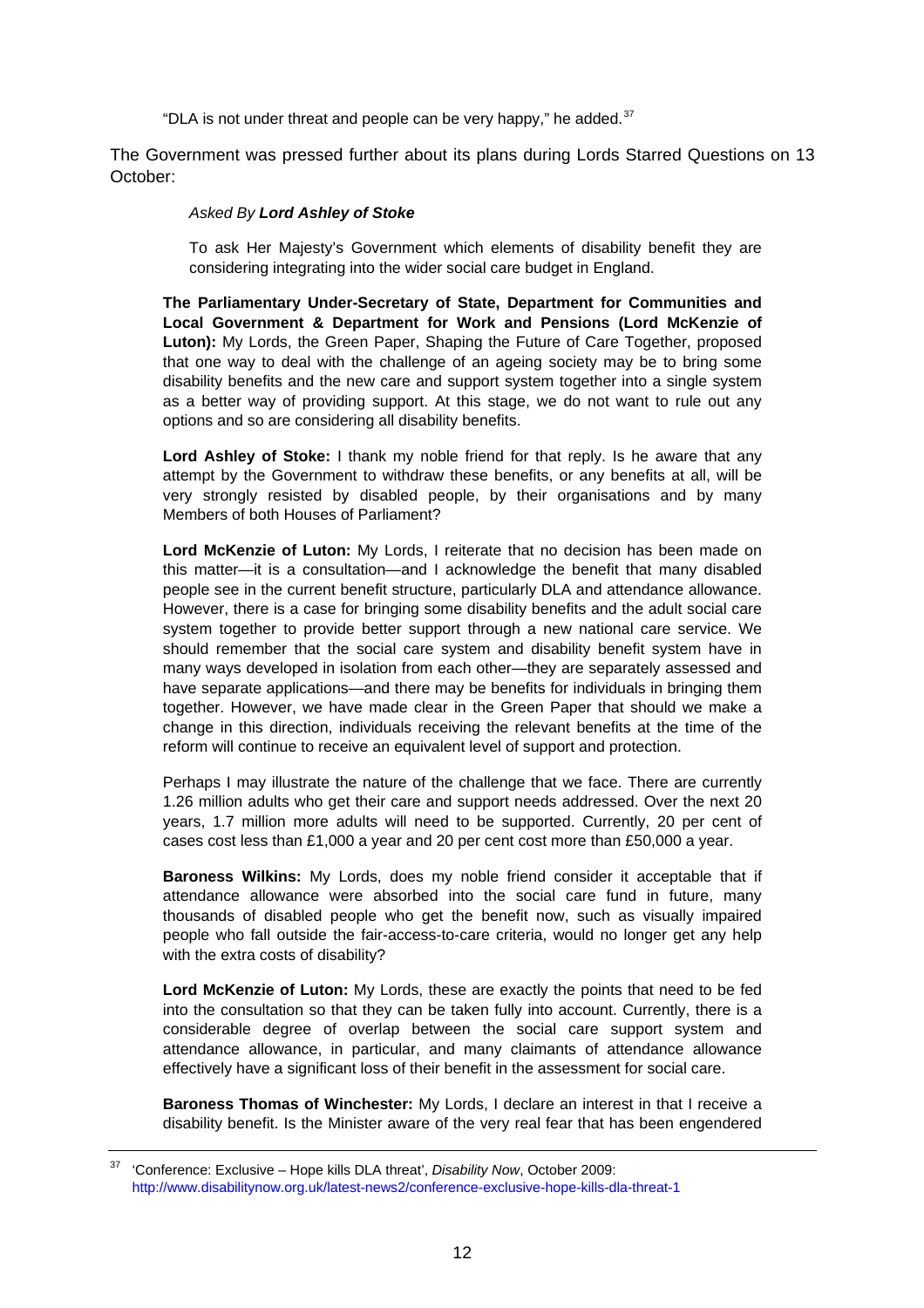among disabled people at the possibility of attendance allowance, and possibly the care element of disability living allowance, being swept into the kitty to plug the gap in the funding of adult social care? Many disabled people think that that is about to happen and say that they just do not trust local authority funding, which of course is where it would end up. Will the Government make an unequivocal statement to the effect that this is very much open for consultation and is not going to happen tomorrow, as a lot of people think it is?

**Lord McKenzie of Luton:** Indeed. I can absolutely reassure the noble Baroness and the whole House on that issue. This is a Green Paper. It is a consultation and we need fully to take account of people's views. There is no prospect of people simply having their disability benefits removed overnight. That is no way in contemplation.

**Lord Freud:** My Lords, on this proposition of subsuming various allowances, including attendance allowance, is this moving away from the principles of right to control which are being included in the Welfare Reform Bill?

**Lord McKenzie of Luton:** It is very much to the contrary. It is a clear thrust of the Green Paper that when we establish the national care service, some of its key components will be prevention services and information and advice, and personalised choice and control will be at the centre of those proposals. In a sense, this is being reinforced by the Welfare Reform Bill at the moment.

**Lord Low of Dalston:** My Lords, notwithstanding what the Minister has said about all disability benefits being up for consideration, and given the reported statement by the Minister for Care Services that disability living allowance is not under threat, can the Minister confirm that neither component of the disability living allowance, whether paid to present or future recipients over as well as under 65, is being considered as a possible source of funding for social care?

**Lord McKenzie of Luton:** My Lords, as I said in answer to the first Question, currently no particular benefit is ruled out of consideration. We are conscious of the fact that DLA is overwhelmingly used by people who are under 65, and obviously care needs are overwhelmingly for people who are older.<sup>[38](#page-12-0)</sup>

In a speech to the National Children and Adult Services Conference on 22 October, the Secretary of State for Health, Andy Burnham, said however that the Government had "ruled out any suggestion that DLA for under-65s will be brought into the new National Care Service".<sup>[39](#page-12-1)</sup> The following item was posted on the Green Paper consultation website:

#### **Health Secretary clarifies Government position on disability benefits**

Date: 22 October 2009

The Secretary of State for Health has made it clear that Disability Living Allowance for the Under 65s will not be affected by Government plans to create a National Care Service.

Speaking at the National Children and Adult Services Conference in Harrogate, Andy Burnham MP said: "I am encouraged by the response to our Big Care Debate and welcome the fact that other political parties are beginning to put their ideas on the table. There are big differences between what we are saying but we are beginning to

<span id="page-12-1"></span><span id="page-12-0"></span><sup>&</sup>lt;sup>38</sup> HL Deb 13 October 2009 cc111-113

<sup>39</sup> *Speech by Andy Burnham, Secretary of State for Health, 22 October 2009: National Children and Adult Services (NCAS) Conference*: [http://www.dh.gov.uk/en/News/Speeches/DH\\_107455](http://www.dh.gov.uk/en/News/Speeches/DH_107455)